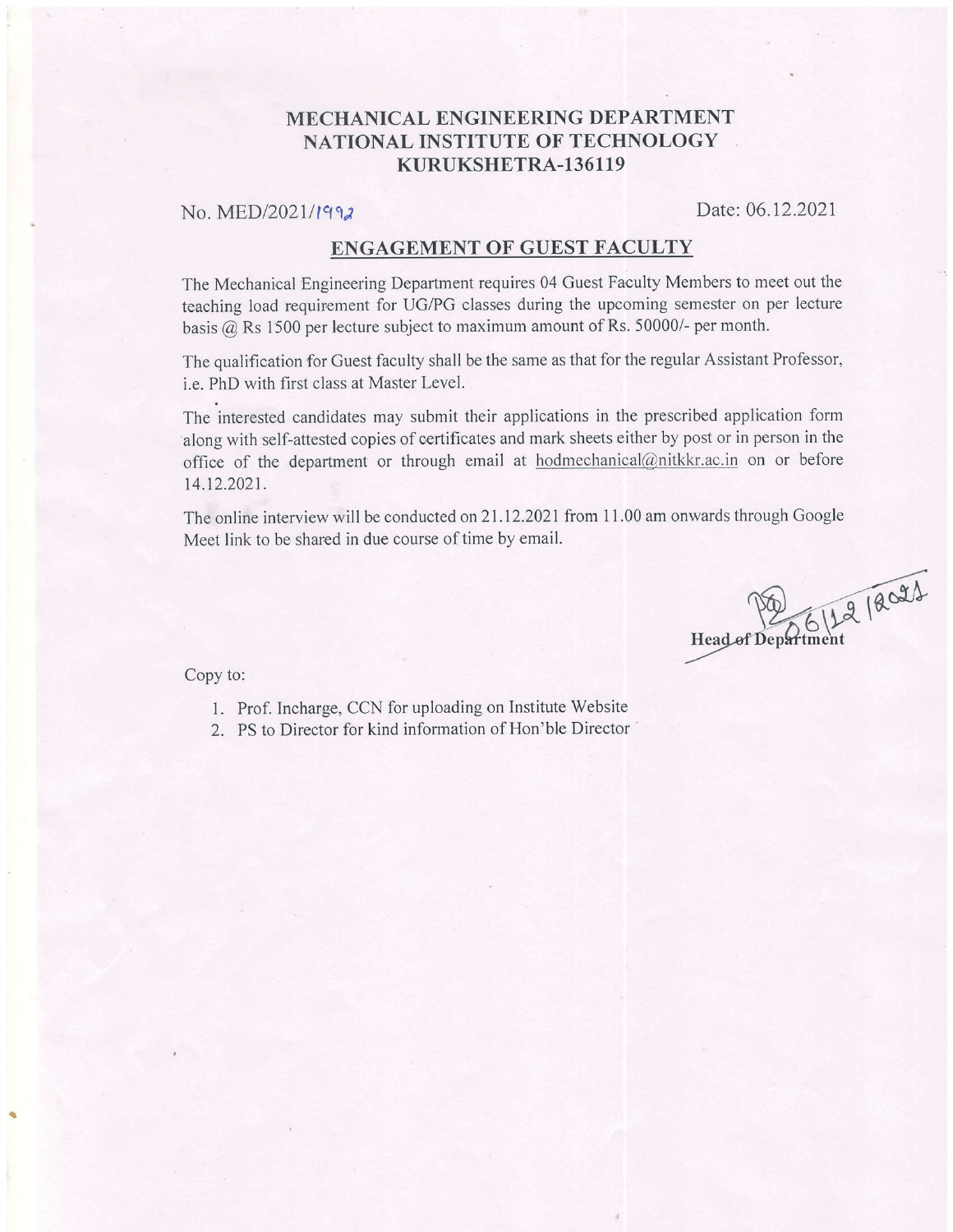

# NATIONAL INSTITUTE OF TECHNOLOGY KURUKSHETRA-136119

**APPLICATION FORM** 

Recent passport size color<br>photograph<br>be affixed

 $\bar{\tau}$ 

| 1.               |                                                                      |                    |                   |  |          |  |  |  |
|------------------|----------------------------------------------------------------------|--------------------|-------------------|--|----------|--|--|--|
| $\overline{2}$ . |                                                                      |                    |                   |  |          |  |  |  |
| 3.               |                                                                      |                    |                   |  |          |  |  |  |
| 4.               |                                                                      |                    |                   |  |          |  |  |  |
| 5.               |                                                                      |                    |                   |  |          |  |  |  |
| 6.               |                                                                      |                    |                   |  |          |  |  |  |
| 7.               |                                                                      |                    |                   |  |          |  |  |  |
| 8.               |                                                                      |                    |                   |  |          |  |  |  |
| 9.               | (attach copy of PPO)                                                 |                    |                   |  |          |  |  |  |
| 10.              |                                                                      |                    |                   |  |          |  |  |  |
| 11.              |                                                                      |                    |                   |  |          |  |  |  |
| 12.              | Last pay drawn/emoluments at the time of retirement (if applicable): |                    |                   |  |          |  |  |  |
| 13.              |                                                                      |                    |                   |  |          |  |  |  |
| 14.              |                                                                      |                    |                   |  |          |  |  |  |
|                  |                                                                      |                    |                   |  |          |  |  |  |
|                  |                                                                      |                    |                   |  |          |  |  |  |
|                  |                                                                      |                    |                   |  |          |  |  |  |
| 15.              | Particulars of Examination passed:<br>Percentage<br>Subjects         |                    |                   |  |          |  |  |  |
|                  | Exam Passed<br>the company separates to the the                      | Year of<br>passing | Board/ University |  | of marks |  |  |  |

 $\sim$ 

×

 $\overline{z}$